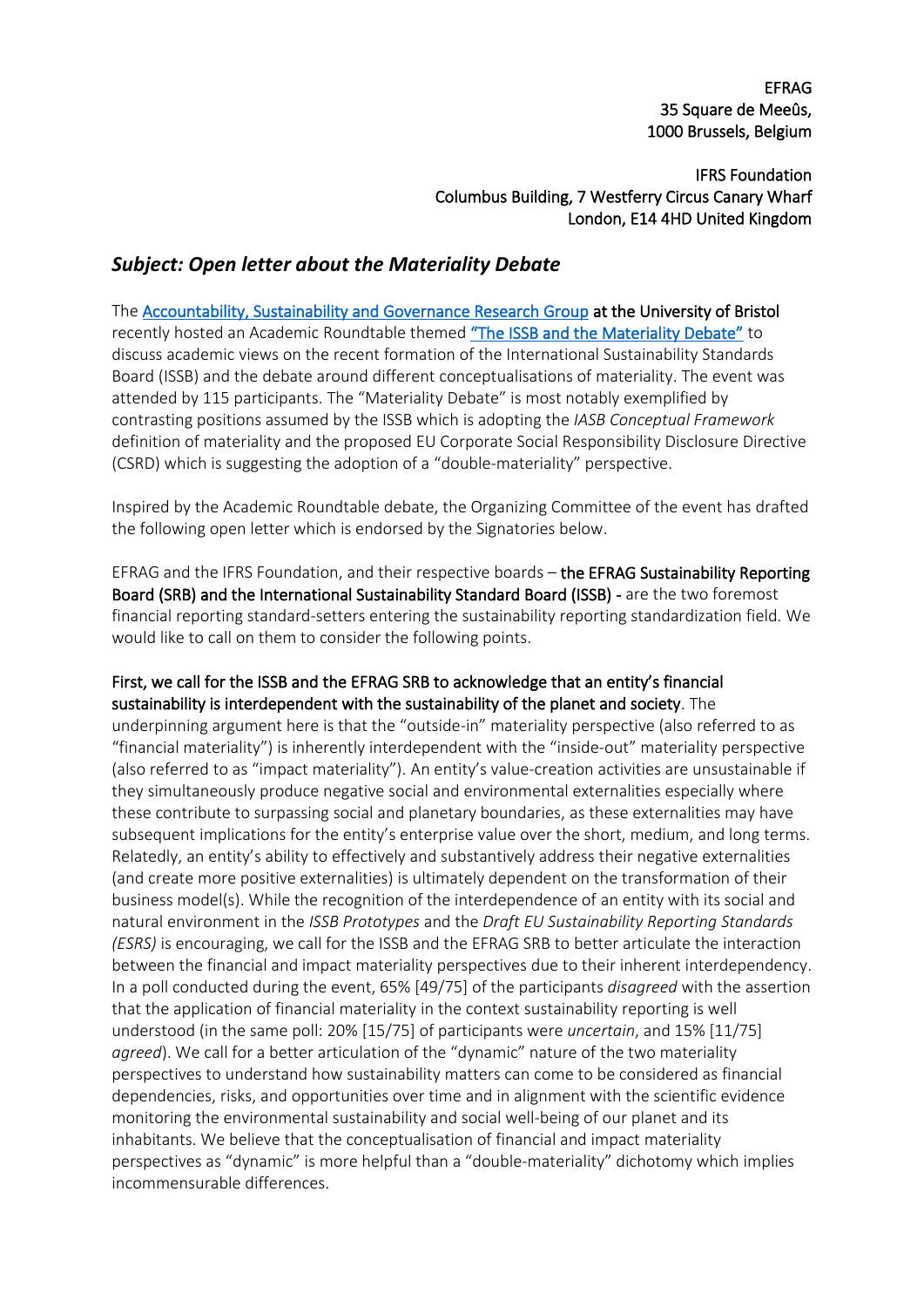## Second, we call for greater collaboration between the ISSB and the EFRAG SRB to create a complementary model of a global baseline and more progressive jurisdictional-specific

requirements. In a poll conducted during the event, the participants were split (29% [20/68] *agree*, 34% [23/68] *disagree*, and 37% [25/68] *uncertain*) on the notion that standard setters and regulators should aim to converge the different materiality perspectives. While there is no agreement on the need to converge the different materiality perspectives and although we acknowledge that the ISSB and the EFRAG SRB have different mandates, we believe that the usefulness of sustainability reporting will be enhanced by a collaborative standard-setting approach, building on other long-standing sustainability reporting standards and frameworks established by, among others, the CDP, Climate Disclosure Standards Board (CDSB), International Integrated Reporting Council (IIRC), Global Reporting Initiative (GRI), and Sustainability Accounting Standards Board (SASB). Concerns were raised that the ISSB standards could unintentionally come to be perceived as a "global ceiling" instead of acting as a "global baseline", in the absence of a jurisdiction-led or market-led innovations to ensure that sustainability reporting remains progressive. Equally important, concerns were also raised about the ISSB and EFRAG standards developing as competing standards which will create negative and significant consequences for the preparers and users. A collaborative approach would enable the ISSB to use its "global baseline" to support other jurisdictions and private initiatives, thereby satisfying its public interest mandate. Likewise, it would support the EFRAG SRB to satisfy the objective of the proposed EU Corporate Sustainability Reporting Directive (CSRD) while also creating an effective regulatory model that could be emulated elsewhere to support existing and future national, international, and inter-governmental policies, such as the Paris Agreement.

Third, we call for the ISSB and the EFRAG SRB to draw further guidance from leading-edge sustainability and social science research in developing the standards. We believe that it is fundamental for sustainability reporting to be aligned with the United Nation's concept of *sustainable development* and related science-based initiatives such as the *Intergovernmental Panel on Climate Change* and the *Intergovernmental Science-Policy Platform on Biodiversity and Ecosystem Services*, to stand any chance of creating a meaningful change toward a more sustainable world. We are encouraged to see specific requirements for companies to disclose the conformance of their climate-related targets against *science-based targets* in both the *ISSB Climate-related Disclosure Prototype* and the *Draft ESRS E1 Climate Change Standard*. However, we would encourage the ISSB and the EFRAG SRB to go further and consider the broader socioeconomic consequences of sustainability matters, including but not limited to climate change. Some notable suggestions made during the event include the incorporation of the elements of the UN Sustainable Development Goals (UN SDG) and a materiality determination approach aligned with the sustainability context principle. We believe that the consideration of this issue is necessary and would become even more critical as the ISSB and the EFRAG SRB begin to move beyond the initial focus on climate. Related to this point, we would encourage the ISSB and the EFRAG SRB to consider acquiring a wide-range of expertise at Board-level and beyond, particularly noting the importance of sustainability-related expertise in both academia and practice.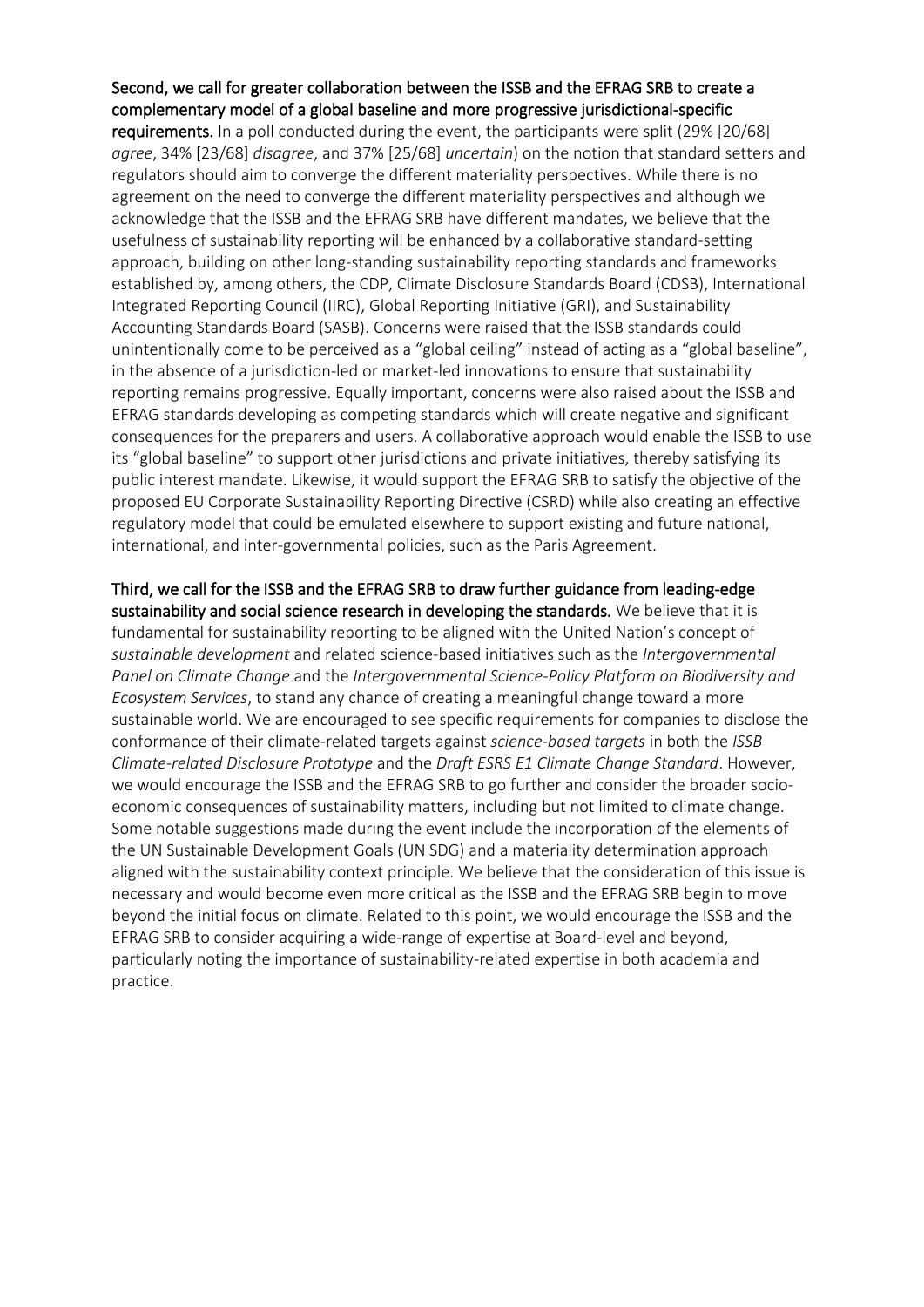## **Signatories**

- 1. Giovanna Michelon, Professor of Accounting, University of Bristol
- 2. Stuart Cooper, Professor of Accounting, University of Bristol
- 3. Ziyi Guo, PhD Student in Accounting, University of Bristol
- 4. Begoña Giner, Professor of Accounting, Universitat de Valencia
- 5. Brendan O'Dwyer, Professor of Accounting, University of Manchester and University of Amsterdam
- 6. Ian Thomson, Professor of Accounting, University of Birmingham
- 7. Thorsten Sellhorn, Professor of Accounting, Ludwig-Maximilians-Universität München
- 8. Stefania Servalli, Full Professor in Accounting, University of Bergamo (Italy)
- 9. Jan Bebbington, Director, Pentland Centre for Sustainability in Business, Lancaster University
- 10. Jinying Lu, PhD student , University of Bristol
- 11. Tobias Kalmbach, M.Sc. Student in Accounting, University of Mannheim
- 12. Dewi Wulansari, PhD student, University of Sheffield
- 13. Claudia Arena, Associate Professor in Accounting, University of Naples Federico II
- 14. Lies Bouten, Associate Professor, IESEG School of Management
- 15. Kenneth Fox, Asst. Professor of Accounting, University of Saskatchewan
- 16. Thomas Cuckston, Associate Professor in Accounting, University of Birmingham
- 17. Panagiotis Loukopoulos, Lecturer in Accounting, University of Strathclyde
- 18. Zubir Azhar, Accounting Chairperson, Universiti Sains Malaysia
- 19. Sandy Arief, Assistant Professor of Accounting, Semarang State University
- 20. Atanas Atanasov, PhD, Chief Assist. Prof. in Accounting, University of Economics Varna, Bulgaria
- 21. Mohd Sabrun Ibrahim, University Lecturer (Accounting Programme) , Universiti Malaysia Sarawak (UNIMAS)
- 22. Samantha Bell, Senior Lecturer in Accounting, University of Bristol
- 23. Duncan Pollard, Honorary Professor, Lancaster University
- 24. Juliette Senn, Assistant Professor of Accounting, Montpellier Business School
- 25. Marco Bellucci, Lecturer in Accounting, University of Florence
- 26. Thomas Riise Johansen, Professor in Accounting and Auditing, Copenhagen Business School
- 27. Robin Roberts, Pegasus Professor and Al and Nancy Burnett Eminent Scholar Chair in Accounting, University of Central Florida
- 28. Prof John Ferguson, Professor of Accounting, University of St Andrews
- 29. Chaoyuan She, Lecturer in Accounting, University of Essex
- 30. Hannele Mäkelä, Senior Lecturer in Accounting, Tampere University
- 31. Dr Madlen Sobkowiak, Assistant Professor in Accounting, University of Birmingham
- 32. Alexandros Parginos, Lecturer in Accountancy, Brunel University London
- 33. Penny Chaidali, Lecturer in Accounting, Cardiff University
- 34. Anila Kiran , PhD Candidate in Accounting, Aalto University
- 35. Petros Vourvachis, Lecturer in Accounting, Loughborough University
- 36. Andrea Romi, Associate Accounting Professor/Co-Director of Diversity, Equity, & Inclusion, Texas Tech University
- 37. Zilu Shan, Lecturer in Accounting, University of Bristol
- 38. Nimet Vural , Sustainability researcher , Private company
- 39. Charles H. Cho, Professor of Sustainability Accounting and Erivan K. Haub Chair in Business & Sustainability, Schulich School of Business, York University
- 40. Matthew Sorola, Assistant Professor in Accounting, Toulouse Business School
- 41. Dr. Leanne Keddie, Assistant Professor, Accounting, Sprott School of Business at Carleton University
- 42. Lisa Ricci, Lecturer in Accounting, Ph.D. Student in Accounting, University of Victoria, Simon Fraser University
- 43. Lorenzo Gelmini, Professor of Accounting, University of Eastern Piedmont
- 44. Laura Mazzola, Adjunct Professor in Sustainable Business, University of Bergamo
- 45. Michelle Rodrigue, Professor of Accounting, Université Laval
- 46. Hendrik Vollmer, Associate Professor of Accounting, University of Warwick
- 47. Oana Apostol, Researcher in accounting, Tampere University
- 48. Carlos Larrinaga, Catedrático de Economía Financiera y Contabilidad, Universidad de Burgos
- 49. Martin Peter THOMAS, Change Management Consultant, The Change Leaders (Oxford & HEC Paris)
- 50. Carol Tilt, Professor of Accounting, University of South Australia
- 51. Jonathan Maurice, Associate Professor of Accounting, Toulouse Capitole University
- 52. Tiffany C. H. Leung , Assistant Professor , City University of Macau
- 53. Blerita Korca, Researcher in Sustainability Accounting, University of Trento
- 54. Nicolas Garcia-Torea, Assistant Professor in Accounting, University of Burgos